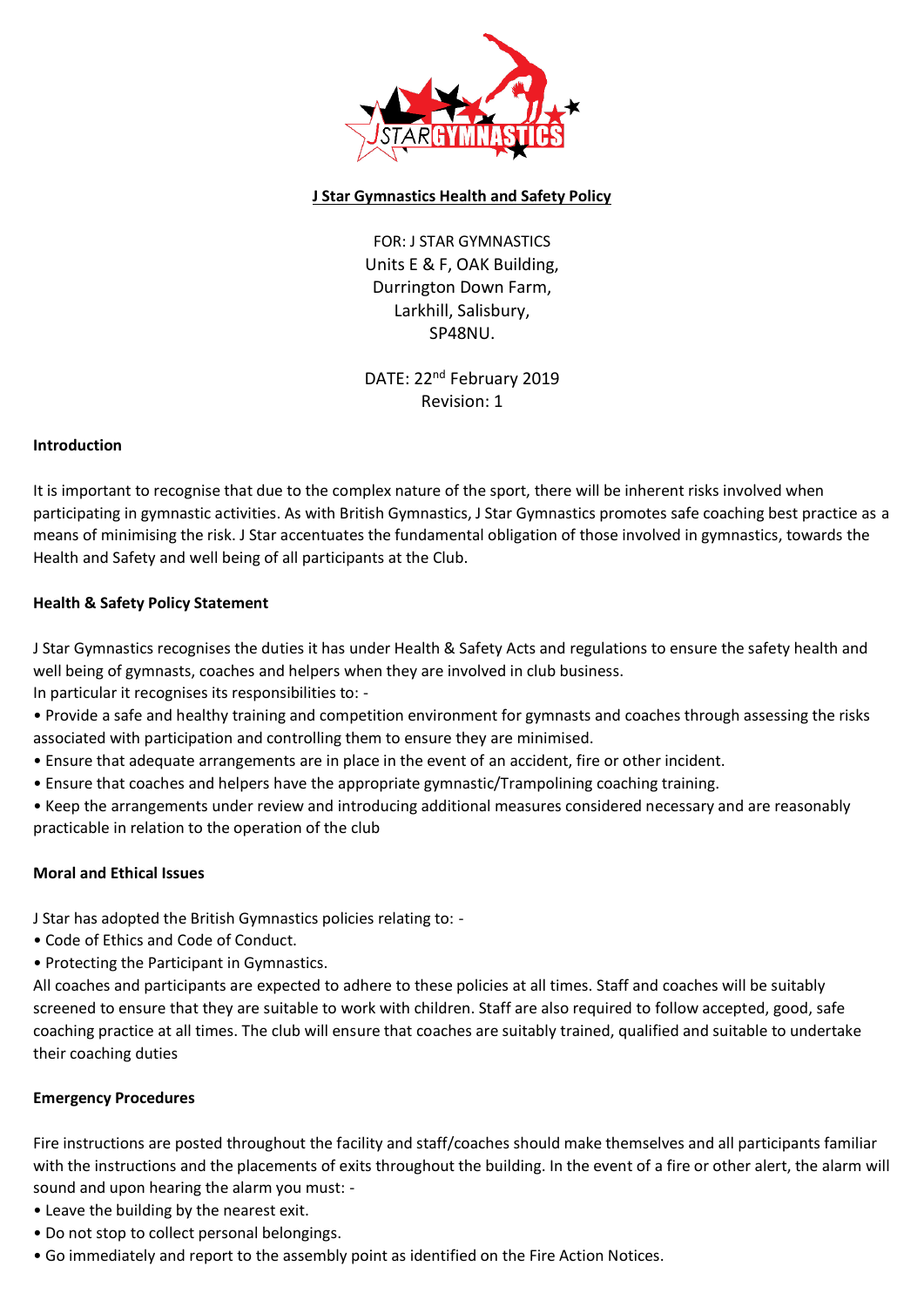• Do not re-enter the building until a responsible member of staff tells you that it is safe to do so.

# **First Aid and Emergency Provision**

Whenever gymnastic activities are taking place it is imperative that the following emergency procedures and provisions are accessible and fully understood by all participants: -

• A register of all participants together with a contact number for their next of kin, parent or guardian and any medical condition is kept in the Main Office.

• The Main Office contains a telephone together with a sign on the wall directly above the telephone with clear instructions on how to dial out for emergency services.

• J Star has appointed a number of suitably trained and qualified First Aiders, one of whom will be present when any gymnastic activities are being performed. In the event of an accident that person should be contacted via the senior member of staff.

• An appropriately stocked first aid kit is located within the gym adjacent the male changing room entrance door.

• All coaches, helpers and participants must adhere to the accepted standards of good practice at all times.

# **Accident and Safety Procedures**

In the event of a serious accident or injury only qualified persons are to carry out emergency First Aid. The emergency services must be contacted and medical help sought from qualified medical personnel. However, the following minimum procedure should be adopted in the event of any accident that occurs: -

• Stop the class and direct other members of the class not immediately involved in the accident, away from the injured person, and contact the First Aider and/or the emergency services.

• Complete an appropriate Accident Report Form describing the accident and the actions taken.

• If a trip to hospital is undertaken, J Star will submit a copy of the accident Report Form to the BG as required under the statutory requirements of the Health and Safety at Work (etc) Act 1974 - Reporting of injuries, Diseases and Dangerous Occurrences Regulations 1995

# **Photography and Videoing Policy**

Gymnastics and Trampolining are excellent media for photography and filming but clubs have been made aware by British Gymnastics that there have been instances where inappropriate material involving children and vulnerable adults have been taken during training and competition

Videoing and filming are excellent coaching tools but for the protection of the participant's J Star have implemented the following: -

• The Club will inform the parents and participants of the purpose of the filming/videoing as a useful coaching aid.

- A minimum of two authorised and responsible adults must be present at all times during filming.
- Care will be taken to securely store the video materials to avoid misuse.

• Applications to film or photograph the participants during training or away from the gymnasium during training or competition must be made in writing and scrutinised and approved by the Director of Coaching. If any person is concerned about any photography taking place at the club or at an event, contact the Director of Coaching or the event organiser and discuss it with them. If appropriate the person about whom there are concerns will be asked to leave and the facility managers notified

# **Smoking Policy**

J Star's policy on smoking consists of restrictions and guidelines that are based on the needs of Health & Safety and comfort of staff and Club members. The following restrictions apply: - • Smoking is Not permitted anywhere on the Club's premises.

#### **Insurances**

All Members of J Star and coaches in gymnastics are also required to be members of British Gymnastics and access the accompanying British Gymnastics Insurance Scheme.